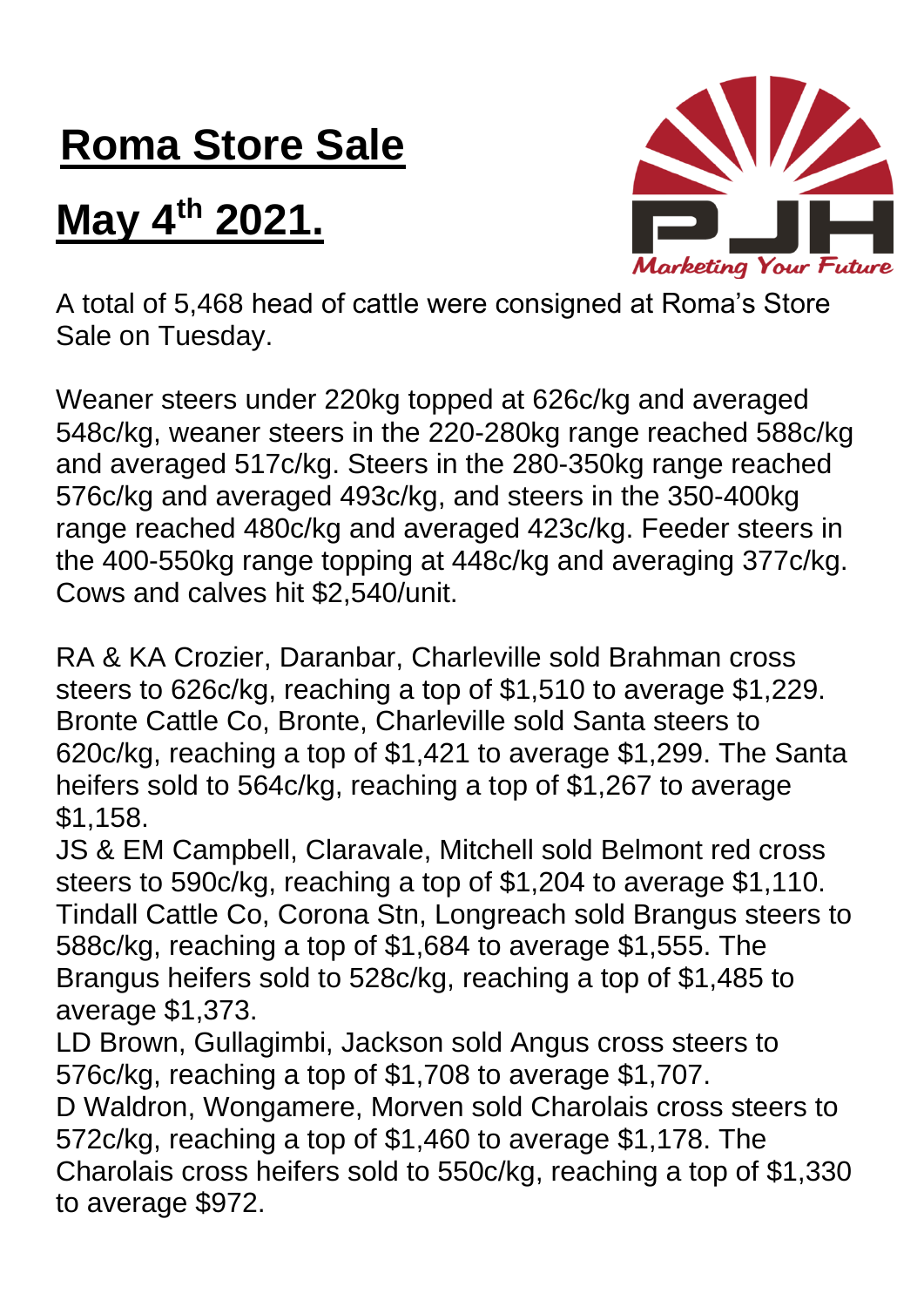LL & SD Bode, Percol Plains, McKinlay sold Droughtmaster steers to 564c/kg, reaching a top of \$1,483 to average \$1,240. The Angus cross heifers sold to 526c/kg, reaching a top of \$1,387 to average \$1,100.

BG, DG & JC Gray Partnership, Munberry, Cheepie sold Santa steers to 550c/kg, reaching a top of \$1,661 to average \$1,641. JE & JL Creevey, Lucknow, Augathella sold Brahman cross steers to 548c/kg, reaching a top of \$2,061 to average \$1,564. The Brahman cross heifers sold to 494c/kg, reaching a top of \$1,444 to average \$1,344.

GM & TA Bodkin Pty Ltd, The Homestead, Surat sold Santa cross steers to 520c/kg, reaching a top of \$2,446 to average \$1,696.

Athelstane Pastoral Co, Athelstane Station, Winton sold Droughtmaster cross steers to 514c/kg, reaching a top of \$1,593 to average \$1,464.

Schmidt Grazing Industries, Cairns, Charleville sold Angus cross steers to 484c/kg, reaching a top of \$1,691 to average \$1,624. Allen Family Investments, Landmark, Injune sold Charolais steers to 482c/kg, reaching a top of \$1,554 to average \$1,554.

Neven Grazing Co, Blue Hills, Injune sold Simmental cross steers to 454c/kg, reaching a top of \$1,837 to average \$1,696. The Simmental cross heifers sold to 446c/kg, reaching a top of \$1,669 to average \$1,619.

JG & LN Kadel, Pameroo, Roma sold Angus cross steers to 454c/kg, reaching a top of \$1,680 to average \$1,558. The Limousin cross heifers sold to 484c/kg, reaching a top of \$1,446 to average \$1,354.

Tarabah Grazing Co, Tarabah, Tambo sold Red poll steers to 400c/kg, reaching a top of \$2,187 to average \$1,738.

BJ & KM Perkins, Kaywarra, Eumamurrin sold Santa cross steers to 377c/kg, reaching a top of \$1,926 to average \$1,888.

RJ Underwood, Binnie Anna, St George sold Shorthorn steers to 370c/kg, reaching a top of \$1,981 to average \$1,624.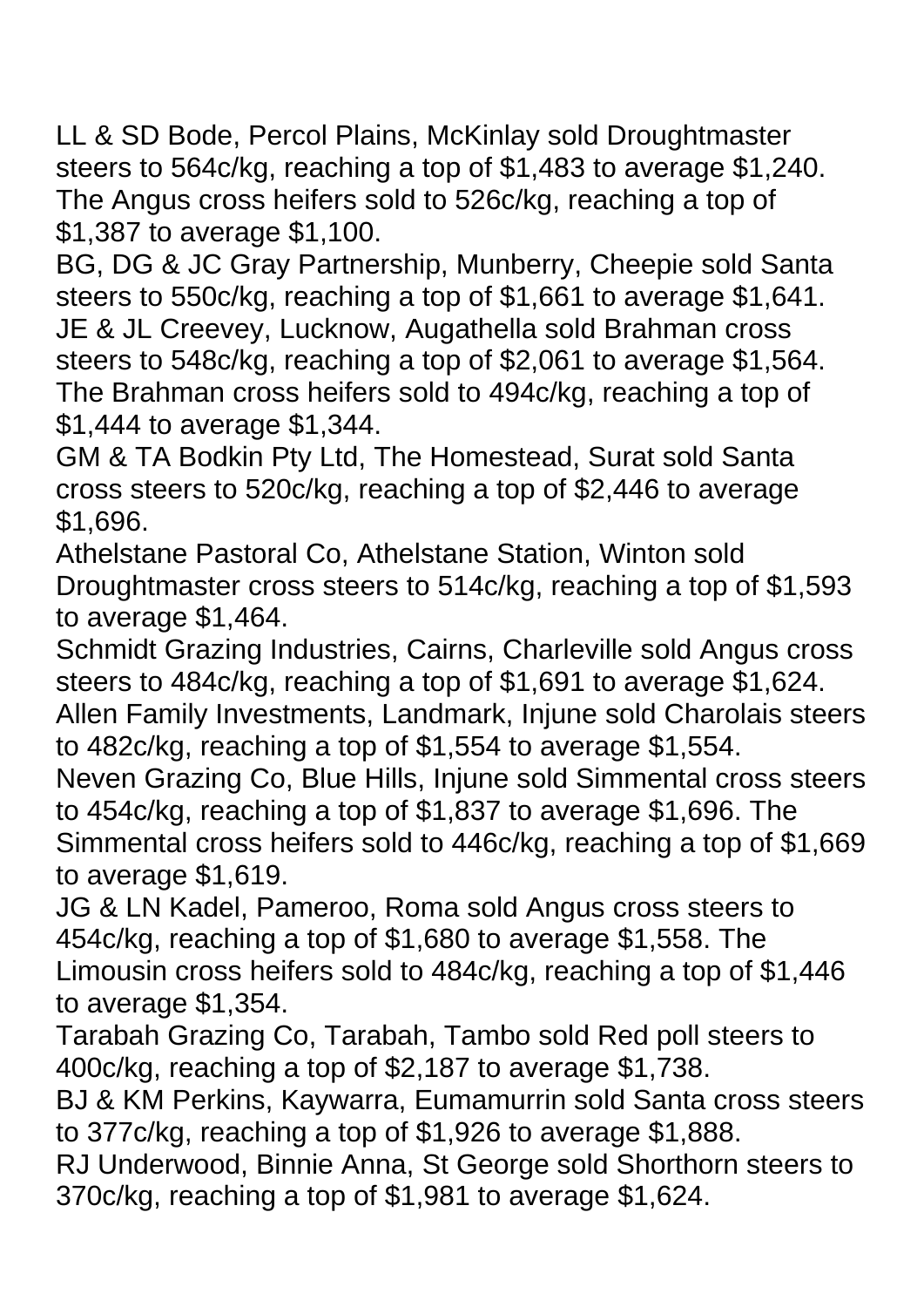Ferguson Cattle Co, Annie-Vale, Roma sold Santa cross steers to 360c/kg, reaching a top of \$1,961 to average \$1,961.

Heifers under 220kg topped at 564c/kg and averaged 481c/kg, while heifers in the 220-280kg range topped at 540c/kg and averaged 467c/kg. Heifers in the 280-350kg range topped at 506c/kg, averaging 419c/kg. Heifers in the 350-450kg range topped at 472c/kg, averaging 383c/kg.

Keddstock Pty Ltd, Gowrie Station, Charleville sold Simmental cross heifers sold to 460c/kg, reaching a top of \$1,872 to average \$1,631. The Simmental cross cows sold to 314c/kg, reaching a top of \$2,080 to average \$1,909.

Palmer Steel Trading, Weribone, Surat sold Angus cross heifers to 440c/kg, reaching a top to \$1,754 to average \$1,675. RKG Agribusiness, Tingun, Roma sold Angus cross heifers to 396c/kg, reaching a top of \$1,706 to average \$1,623. AJM Pastoral Co, Eulo sold Composite heifers to 392c/kg, reaching a top of \$2,020 to average \$1,551.

Cows in the 300-400kg range reached 270c/kg and averaged 247c/kg, while cows in the 400kg-500kg range reached 312c/kg and averaged 272c/kg. Cows over 500kg topped at 314c/kg, averaging 298c/kg.

DH & SBM Campbell, Currawarra, Mitchell sold Santa cross cows to 298c/kg, reaching a top of \$1,904 to average \$1,541.

## *NEXT STORE SALE IS 11th MAY PJH SELL 1 st POSITION*